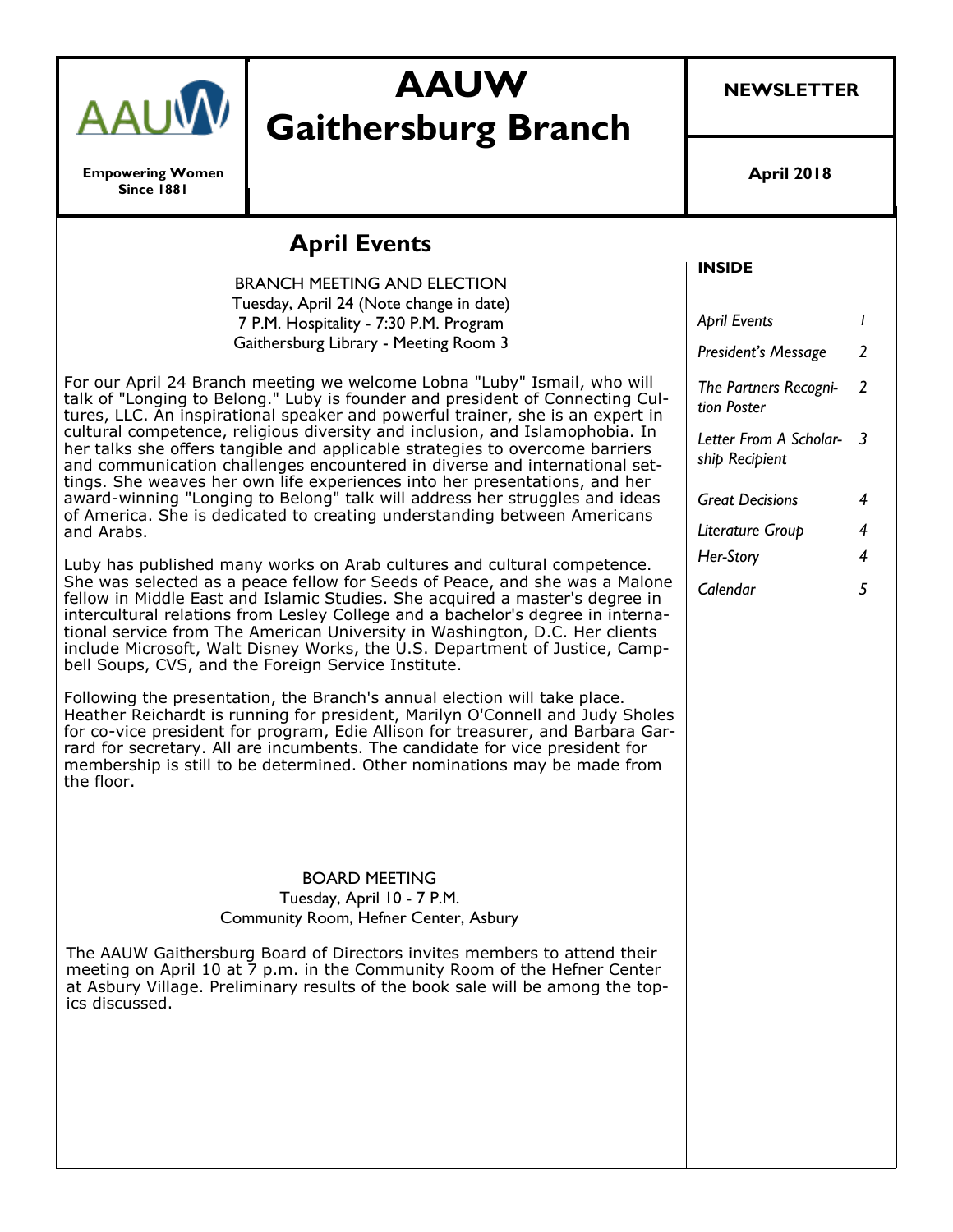## **PRESIDENT'S MESSAGE**

#### *- Heather Reichardt*

As we go to press with this April issue of the newsletter, the book sale is in full swing. We will have results for you in the May newsletter. As of this writing, almost all the membership have worked on the sale. I want to thank all members and friends who have helped. Even with our earlier than usual date and the not perfect weather, we will be successful in getting thousands of good books back into the community with our low prices and our donations to nonprofits.

The April Branch meeting is one to look forward to. We'll hear from Lobna Ismail, a training specialist with over 20 years of crosscultural community training particularly focused on Arab and Islamic cultures. I'm sure this will be an extraordinary talk to which you

will want to invite your friends. Also, at the April meeting we will have our election of Board of Directors members. All incumbents are running, and you may check out their names in the Branch meeting announcement on page 1.



The AAUW of Maryland state convention will be on April 14 near BWI airport. I encourage you to attend this meeting. We will hear from the new public policy VP and learn more about the proposed bylaws amendments. All the relevant information is in the latest Marylander that was mailed or emailed to you in March.



**The Partners Recognition Poster.** This poster, displayed each year at our book sale, seeks to publicize our appreciation of the organizations that contribute to the book sale in some way. Originally designed by Heather Reichardt, it was updated this year by Barbara Garrard.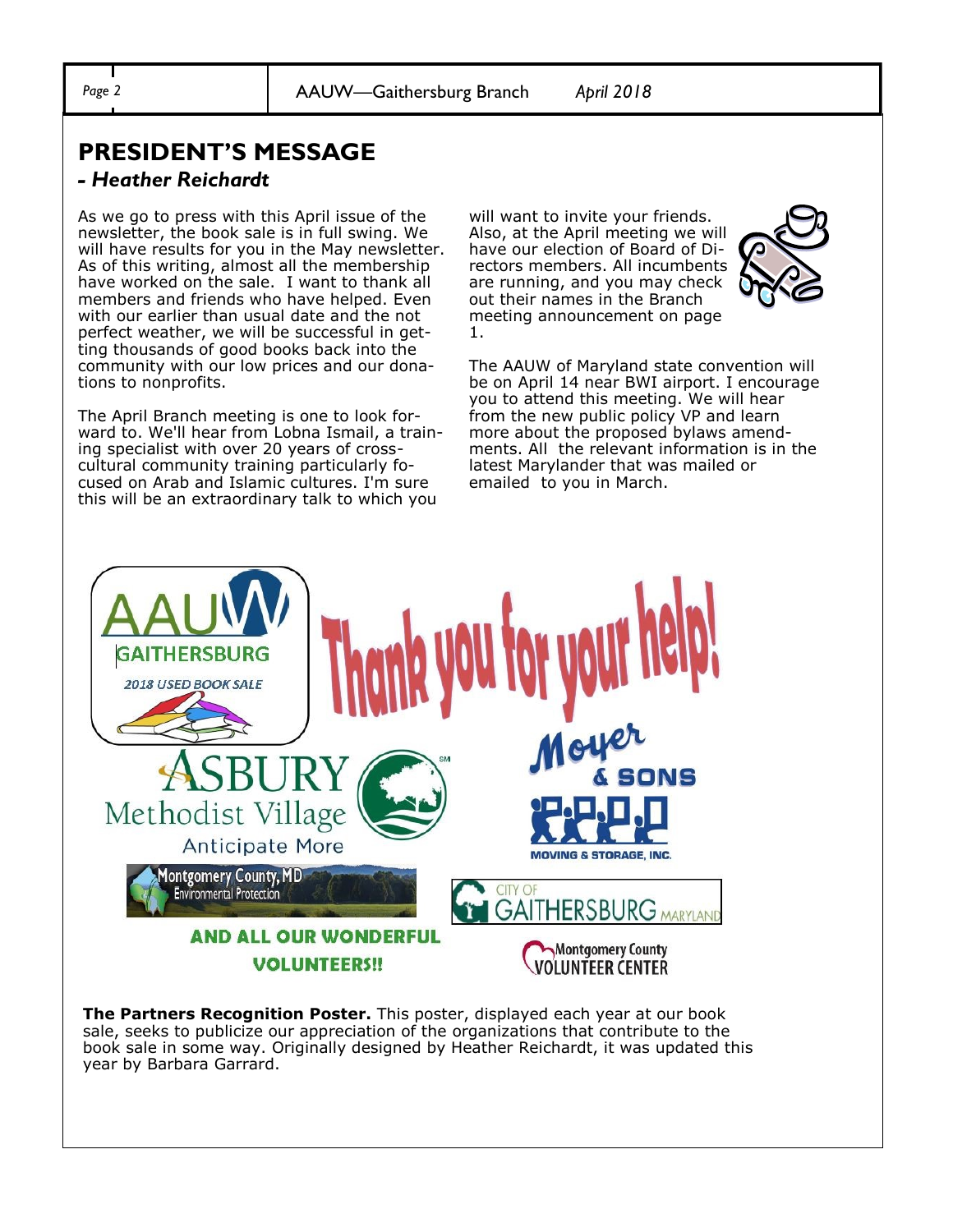## **LETTERS FROM SCHOLARSHIP RECIPIENTS**

Dear Donors of AAUW Gaithersburg Scholarship,

My name is Aigielinn Mascarina and I am 19 years old. I was born and raised in Gaithersburg Maryland with my parents, two older sisters, and grandmother. My parents were both born and raised in Olongapo, Philippines and have raised me around Filipino culture. Although I have two older sisters, I am the first to go to college which has made my parents very proud. The scholarship has helped my family and I immensely and I cannot thank you enough for your generosity. This scholarship has helped my parents pay for my tuition, my books, and resources I need for the current and next semester....

Currently, I am on my second year at Montgomery College and I am a general-STEM major. In addition to being a full-time student, I am also a part-time employee to help my parents pay for my other expenses beside tuition such as my books, school supplies, and transportation....

While at Montgomery College, I hope to get my Associate of the Arts degree and transfer to the Universities at Shady Grove. I strive to be the best version of myself and make my family proud of me. Overall, my goal is to become a Nurse Practitioner and eventually be able to take care of my family someday. I know my future is bright and I thank you donors for believing in me and giving me the opportunity to continue my success at Montgomery College. Not only did this scholarship help my family financially, it has also helped me realize that going to Montgomery College was a great decision.

Sincerely, Aigielinn Mascarina Dear Trustees of the AAUW-Gaithersburg Scholarship:

I would like to take this opportunity to thank you for your support of the



AAUW-Gaithersburg Scholarship for Academic Excellence. As one of this year's recipients, I am grateful for the opportunities this award will provide me. I rely on financial aid, grants and student loans to help finance my education. Receiving this scholarship will help reduce my financial burdens and provide assistance for me as I continue pursuing my education.

Earning my bachelor's in computer science is not only my goal, but a dream. My mother and father have worked their entire lives to support the lifestyles of my siblings and me. It is my dream to be able to support my parents. Upon earning my associates degree in computer science from Montgomery College, I plan on transferring to UMBC. It is my promise to you that your support will not go to waste, as it will play a major role in my success.

Once again, thank you for supporting the students of Montgomery college. Your generosity truly makes a difference.

Sincerely, Harween Kaur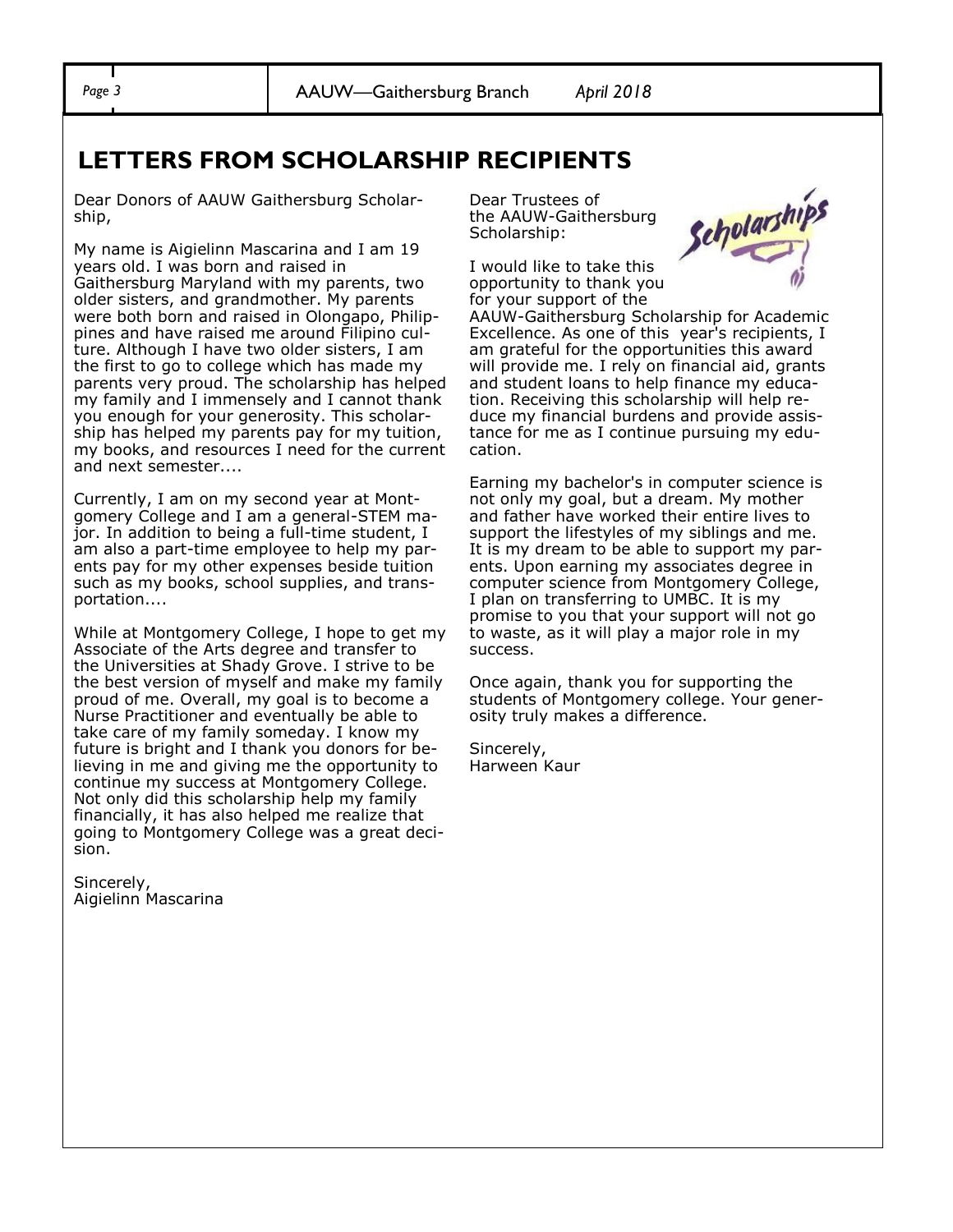#### *Page 4* AAUW—Gaithersburg Branch *April 2018* **LITERATURE GROUP** *- Mary Wykes for Coordinator Jean Young*  The Literature Group will meet at the home of Judy Sholes at 10 a.m., Saturday, April 28. She will lead the discussion on the April selection, "One Hundred Years of Solitude" by Gabriel Garcia Marquez. A review says: "This book tells the story of the rise and fall, birth and death of the mythical town of Macondo through the history of the Buendia family. It is inventive, amusing, magnetic, sad and alive with unforgettable men and women brimming with truth, compassion and lyrical magic, the novel is a masterpiece of the art of fiction." Light refreshments will be served. New members are always welcome. **GREAT DECISIONS**  *- Mary Wykes, Coordinator*  On Wednesday, April 25, at 2:30, we will meet at the home of Jean Kosow. Jean will lead the discussion on the timely topic "China and America--the New Geopolitical Equation." The article in the Foreign Policy Assn. 2018 study guide on the topic is written by Prof. David Lampton, director of China studies at Johns Hopkins University. Light refreshments will be served, and new members are always welcome. **HER-STORY INTEREST GROUP**  *- Anita Taylor, Coordinator*  On April 4 the topic of the HerStory Interest Group will be on Ruth Gruber. Jean Hirsch will lead the discussion and give us information about Gruber's work as a journalist, photographer, humanitarian, and U. S. government official. Gruber's life and work cover a lot of challenges that faced women during the years previous to the "second wave" feminism and the changes the rest of her life illustrated. Her life spanned most of the 20th century and the first 16 years of the 21st (September 30, 1911, to November 17, 2016). On May 2, Patsy Marks will lead us in a discussion of Elizabeth Warren. A champion of the beleaguered middle class, Warren is not afraid to face down any opponent. We will achievements and maybe speculate on a run for the presidency! For both sessions, we'll meet at the usual time and date (first Wednesdays each month, with 2:30 the gathering time in the Club Room of the Park View Building at Asbury. If you need directions, please contact Anita Taylor. She will be in Kansas until April 3, so if you don't get a timely response, please contact Dorothy Camara or Maria Roberts. See you soon. *AAUW GAITHERSBURG BRANCH Website: gaithersburgmd.aauw.net Advancing equity for women and girls through advocacy, education, philanthropy and research. President Heather Reichardt Co-Vice Presidents for Program Marilyn O'Connell Judy Sholes Vice President for Membership Carol Plummer Treasurer Edie Allison Secretary Barbara Garrard Appointed Members of the Board Anna Fraker Liz Hessel Maria Roberts Newsletter Editor Qing Jiang Newsletter Coordinator Dorothy Camara*

hear of her background and her vast